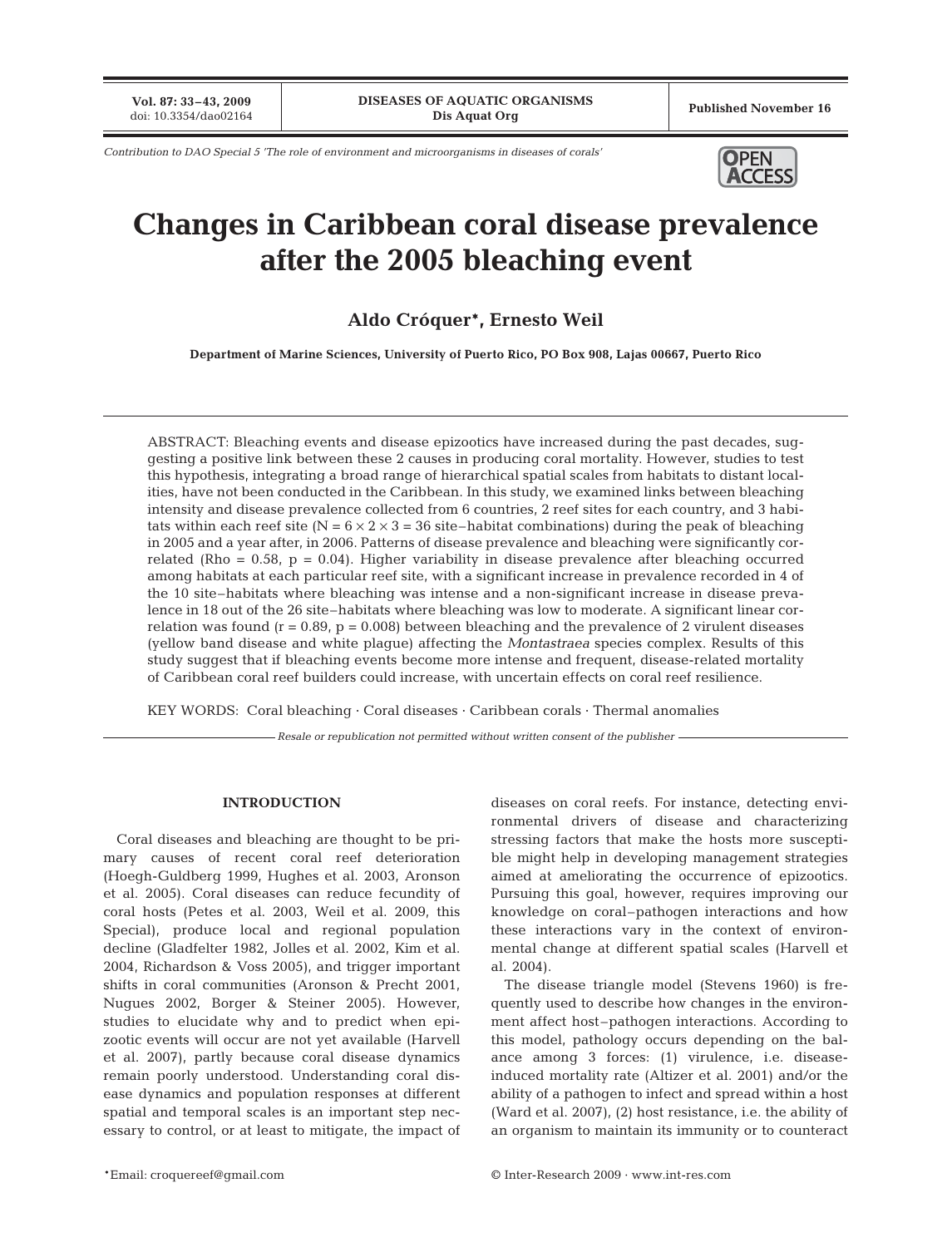a disease agent (Stedman 2000), and (3) an environment favorable for disease development. The abiotic environment can affect either the host or the pathogen, shifting the interaction in favor of one or the other (Blanford et al. 2003, Thomas & Blanford 2003, Ward et al. 2007). Among many environmental parameters, temperature has been shown to affect host–pathogen interactions in invertebrates (Blanford et al. 2003). For corals, temperature is particularly relevant because it affects their physiology (reviewed by Brown 1997). For instance, temperature stress is known to disrupt animal–zooxanthellae stability (Glynn & D'Croz 1990, Lesser 2004), which leads to coral bleaching (i.e. the expulsion of zooxanthellae and/or loss of their function). This stress condition produces metabolic and physiological disorders in the coral host (Brown 1997). Furthermore, recent molecular evidence demonstrates that significant shifts from diverse bacterial communities present in healthy corals to *Vibrio*-dominated assemblages occur prior and during bleaching (Bourne et al. 2008). Bleached corals therefore might become metabolically compromised and more susceptible to pathogen infections.

Natural seasonality of water temperature is linked with the dynamics of diseases in coral reef ecosystems (Bruckner & Bruckner 1997, Harvell et al. 2002, 2009, Kuta & Richardson 2002, Richardson & Kuta 2003, Altizer et al. 2006, Rodriguez & Cróquer 2008). For corals, thermal anomalies have been proposed to facilitate the emergence of diseases and/or to increase the frequency and intensity of epizootic events (Harvell et al. 2002). This idea is supported by various experimental and correlative studies conducted with *Gorgonia ventalina*–*Aspergillus sydowii* and *Oculina patagonica*–*Vibrio shiloi* model systems in which the pathogen grows in detriment to the host (Israely et al. 2001, Banin et al. 2003, Ben-Haim et al. 2003, Ward et al. 2007). The evidence showing a direct and positive correlation between coral bleaching and coral disease epizootics (i.e. coral-disease-bleaching hypothesis) is scarce, but is increasing (Brandt & McManus 2009). In the Caribbean, for example, local observations seem to correlate bleaching with coral epizootic events (e.g. Harvell et al. 2001, Miller et al. 2006, 2009, Muller et al. 2008), but studies considering a broad range of hierarchical spatial scales including different habitats within reef sites and countries across the Caribbean region have not been conducted. Likewise, in the Pacific Ocean, only 1 study found a correlation between coral disease epizootics and coral bleaching events on the inshore Great Barrier Reef (Jones et al. 2004). Bruno et al. (2007) showed a correlation between sea surface temperature anomalies combined with coral cover and the increase in the prevalence of white syndromes in the Great Barrier Reef.

Since coral bleaching events are expected to increase in the near future (Hoegh-Guldberg 1999, Hoegh-Guldberg et al. 2007), understanding the role of bleaching as a potential driver of coral diseases must be a research priority. It is important to investigate whether disease epizootics are correlated with episodes of coral bleaching and to examine the generality of this correlation in the field at different spatial scales. The summer of 2005 was the warmest of the last 2 decades, which resulted in prolonged and intense thermal stress across the Caribbean region (Fig. 1). Because thermal anomalies were differently distributed across the Caribbean, bleaching intensity (i.e. the percent of bleached corals) also varied, resulting in a geographical gradient of bleaching. This large-scale bleaching event presented a unique opportunity to test whether (1) coral disease epizootics and coral bleaching are correlated, (2) species affected by bleaching were more susceptible to infections, and (3) disease prevalence increased across a wide range of spatial scales (i.e. countries, reef sites, and habitats).

# **MATERIALS AND METHODS**

**Sampling design.** For the purposes of this study, bleaching was classified as intense (30 to 60% of bleached corals), moderate (10 to  $29\%$ ), or low  $(<10\%$ ). If bleaching and disease prevalence were positively linked, we expected a significant increase in disease prevalence in sites where bleaching was intense and no significant increase where bleaching was moderate to low. Surveys to examine correlations between bleaching and disease were performed in Grenada, Curaçao, Panamá, Puerto Rico, Cayman Islands, and Bermuda, the northern-most coral reef distribution in the Caribbean–Atlantic (Fig. 2). In each country, 2 reefs at least 5 km apart were surveyed using 5 permanent belt transects  $(10 \times 2 \text{ m} = 20 \text{ m}^2)$  each at 3 different depth intervals (shallow: <4 m; intermediate:  $5-12$  m; and deep:  $>15$  m). All colonies within a transect were counted and checked for signs of disease and bleaching. The average prevalence of each disease affecting the major corals was estimated as the number of diseased colonies over the total number of colonies in each species/genus. Surveys were conducted during the peak of bleaching (August–September to early December 2005) and repeated at the same localities during the same months in 2006. Because of the wide geographical scope of this study, it was impossible to repeat the sampling at each site during different months, and therefore our design cannot detect the natural within-seasonal temporal variability (i.e. spatial and temporal patterns are confounded for the sampling period). Despite this limitation, temperature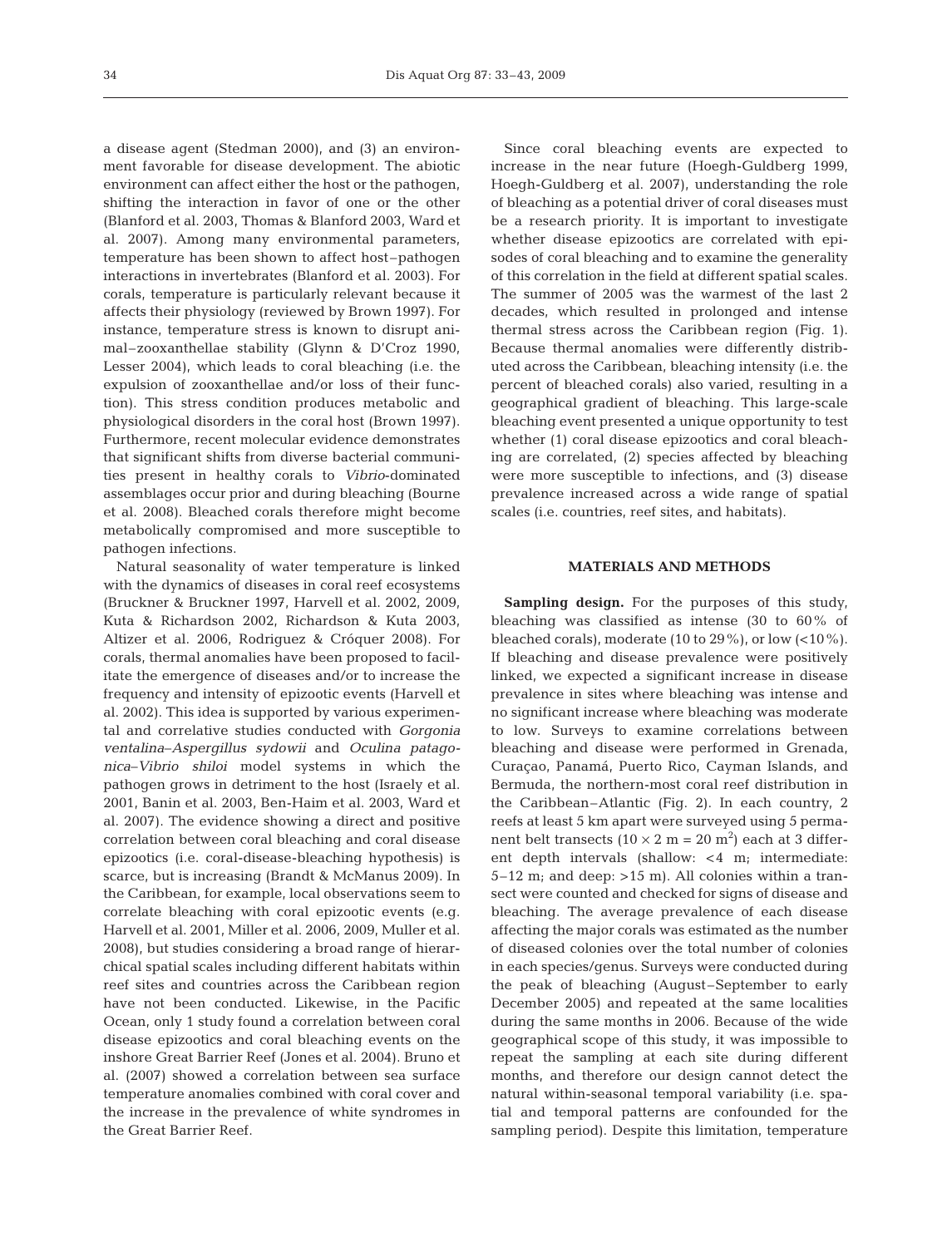

Fig. 1. Cumulative degree heating weeks (i.e. number of weeks with temperatures 1°C above the expected values for a particular month) across sites for the study period. Black and white circles represent the dates of surveys in 2005 and 2006, respectively



Fig. 2. Location of 6 Caribbean countries surveyed during 2005 and 2006. (A) Bermuda, (B) Puerto Rico, (C) Grand Cayman, (D) Panamá, (E) Curaçao and (F) Grenada. Map created at www.aquarius.geomar.de/

anomalies were present at all sites during the first surveys of 2005, and these temperature anomalies had disappeared and/or decreased by the time surveys were repeated in 2006 (Fig. 1).

Six major reef-building and disease-susceptible scleractinian genera that are abundant and geographically widely distributed were selected for this study (*Montastraea*, *Diploria*, *Agaricia*, *Siderastrea*, *Stephanocoenia*, and *Porites*). For most genera, colonies of all species in the same genus were pooled to avoid the inclusion of rare species present at fewer sites and to exclude from the analysis species that were rarely affected by disease but were frequently affected by bleaching. The genus *Montastraea* only included *M. faveolata*, *M. annularis*, and *M. franksi* because *M. cavernosa* is seldom affected by diseases or bleaching. The genus *Porites* included *P. astreoides*, *P. porites*, and *P. furcata*, the most common species at our survey sites, whereas *Agaricia* was represented by all species we surveyed in this genus. For the purposes of this study, only colonies that were severely bleached (>50% of their surface area) were included to reduce the possibility of masking a potential correlation between disease prevalence and bleaching with colonies that might not have been compromised physiologically.

**Data analysis.** An unbalanced design comprising 4 factors was used for hypothesis testing: depth (fixed and crossed), site (random and nested within country), country (fixed and crossed), and time (fixed and crossed). Five 20  $m^2$  belt transects (replicates) were surveyed in each of the 3 depth intervals at every site, with the exception of Culebrita, where only 4 transects were surveyed at each depth interval because of the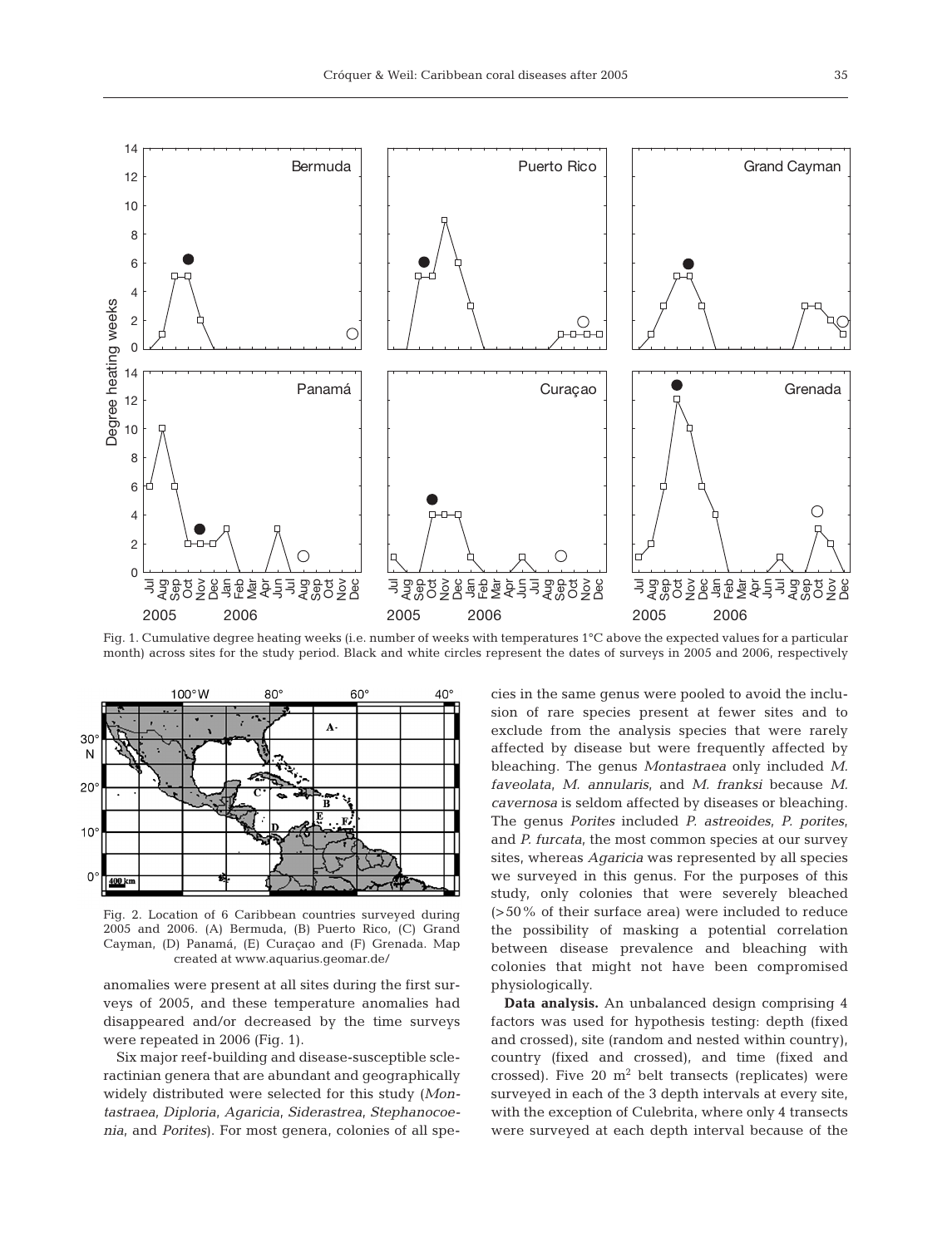length of the reef. Total bleaching and disease prevalence were analyzed separately using a univariate permutation analysis of variance (PER-MANOVA) based on Euclidean distance (Anderson 2001). The same approach was used for the multivariate matrices of bleaching and disease but using the Bray-Curtis index as similarity measurement (Anderson 2001). Pairwise post hoc comparisons based on permutations were performed among statistically significant fixed factors. This approach was used because data were not normal and variances were relatively similar (Underwood 1999). A multivariate correlation (RELATE) between the bleaching and disease matrices was performed using PRIMER to link multispecies patterns of bleaching and diseases (Clarke & Warwick 2001). A Spearman correlation analysis was then performed only for those sites, habitats, diseases, and species where bleaching and diseases were linked. This analysis was performed to avoid masking a potential positive correlation between bleaching and disease because each site could have different species composition with different susceptibilities to bleaching and/or diseases.

## **RESULTS**

Spatial patterns of bleaching in 2005 and coral diseases in 2006 were significantly correlated (RELATE, Rho = 0.58,  $p = 0.04$ ) and a significant and positive linear relationship between the percent of bleached corals in 2005 and coral disease prevalence in 2006 was also found  $(r = 0.89, p = 0.008, Fig. 3)$ . Some of the most common species in the genera *Montastraea*, *Diploria*, *Agaricia*, *Siderastrea*, *Stephanocoenia*, and *Porites* that were severely affected by bleaching in 2005 showed signs of disease in 2006. The *Montastraea* species complex, *Diploria* spp., and *Agaricia* spp. were mostly affected by yellow band disease (YBD), white plague disease (WPD), Caribbean ciliate infections

Table 1. Classification of sites and depth habitats (shallow: <4 m; intermediate: 5–12 m; deep: >15 m) according to bleaching intensity in 2005 and disease prevalence in 2006. NI: no increase; IN: statistically significant increase; MI: moderate (non-significant) increase; DE: significant decrease; WPD: white plague disease; CCI: Caribbean ciliate infections; Multi: multiple diseases; YBD: yellow band disease

| <b>Bermuda</b><br>Chub Cut<br>Shallow<br><10<br>NI<br>Yes<br>${}_{<10}$<br>Yes<br>Intermediate<br>NI<br>< 10<br>NI<br>Yes<br>Deep<br>Rita's<br>Shallow<br>$<$ 10<br>NI<br>Yes<br>Intermediate<br>$<$ 10<br>NI<br>Yes<br>< 10<br>NI<br>Yes<br>Deep<br>Curaçao<br>Sea Aqua<br>Shallow<br>$<$ 10<br>NI<br>Yes<br>Intermediate<br>$<$ 10<br>NI<br>Yes<br>$<$ 10<br>NI<br>Yes<br>Deep<br>Habitat<br>Shallow<br>$<$ 10<br>IN<br>WPD, CCI, Multi<br>No<br>${}_{<10}$<br>WPD, CCI, Multi<br>No<br>Intermediate<br>IN<br>$<$ 10<br>NI<br>Yes<br>Deep<br>Cayman<br>South Point<br>Shallow<br>$10 - 30$<br>ΜІ<br>YBD<br>Yes<br>NI<br>Yes<br>Intermediate<br>$<$ 10<br>$<$ 10<br>NI<br>Yes<br>Deep<br>Andes<br>Shallow<br>$<$ 10<br>NI<br>Yes<br>$10 - 30$<br>Yes<br>Intermediate<br>ΜІ<br>YBD<br>$10 - 30$<br>ΜІ<br>Yes<br>YBD<br>Deep<br>Panamá<br><b>STRI</b><br>Shallow<br>$<$ 10<br>IN<br>WPD, CCI, Multi<br>No<br>WPD, CCI, Multi<br>Intermediate<br>$10 - 30$<br>Yes<br>МI<br>No<br>$30 - 60$<br>NI<br>Deep<br>Roldan<br>Shallow<br>$10 - 30$<br>ΜІ<br>WPD, CCI<br>Yes<br>Intermediate<br>$10 - 30$<br>No<br>NI<br>No<br>$10 - 30$<br>NI<br>Deep<br><b>Puerto Rico</b><br>Guanica<br>$10 - 30$<br>No<br>Shallow<br>DE<br>Intermediate<br>$10 - 30$<br>DE<br>No<br>$10 - 30$<br>NI<br>No<br>Deep<br>Culebrita<br>Shallow<br>$30 - 60$<br>IN<br>WPD<br>Yes<br>Intermediate<br>$30 - 60$<br>NI<br>No<br>No<br>$30 - 60$<br>DE<br>Deep<br>Grenada<br>Flamingo<br>Shallow<br>$30 - 60$<br>NI<br>No<br>No<br>Intermediate<br>$30 - 60$<br>NI<br>NI<br>No<br>Deep<br>$30 - 60$<br>Valleys<br>Shallow<br>$30 - 60$<br>YBD<br>Yes<br>IN<br>Intermediate<br>$30 - 60$<br>YBD<br>Yes<br>IN<br>$30 - 60$<br>IN<br>YBD<br>Yes<br>Deep | Site<br>Habitat | Bleaching<br>intensity $(\% )$ | Prevalence<br>(2006) | Disease | Confirms<br>prediction |
|---------------------------------------------------------------------------------------------------------------------------------------------------------------------------------------------------------------------------------------------------------------------------------------------------------------------------------------------------------------------------------------------------------------------------------------------------------------------------------------------------------------------------------------------------------------------------------------------------------------------------------------------------------------------------------------------------------------------------------------------------------------------------------------------------------------------------------------------------------------------------------------------------------------------------------------------------------------------------------------------------------------------------------------------------------------------------------------------------------------------------------------------------------------------------------------------------------------------------------------------------------------------------------------------------------------------------------------------------------------------------------------------------------------------------------------------------------------------------------------------------------------------------------------------------------------------------------------------------------------------------------------------------------------------------------------------------------------------|-----------------|--------------------------------|----------------------|---------|------------------------|
|                                                                                                                                                                                                                                                                                                                                                                                                                                                                                                                                                                                                                                                                                                                                                                                                                                                                                                                                                                                                                                                                                                                                                                                                                                                                                                                                                                                                                                                                                                                                                                                                                                                                                                                     |                 |                                |                      |         |                        |
|                                                                                                                                                                                                                                                                                                                                                                                                                                                                                                                                                                                                                                                                                                                                                                                                                                                                                                                                                                                                                                                                                                                                                                                                                                                                                                                                                                                                                                                                                                                                                                                                                                                                                                                     |                 |                                |                      |         |                        |
|                                                                                                                                                                                                                                                                                                                                                                                                                                                                                                                                                                                                                                                                                                                                                                                                                                                                                                                                                                                                                                                                                                                                                                                                                                                                                                                                                                                                                                                                                                                                                                                                                                                                                                                     |                 |                                |                      |         |                        |
|                                                                                                                                                                                                                                                                                                                                                                                                                                                                                                                                                                                                                                                                                                                                                                                                                                                                                                                                                                                                                                                                                                                                                                                                                                                                                                                                                                                                                                                                                                                                                                                                                                                                                                                     |                 |                                |                      |         |                        |
|                                                                                                                                                                                                                                                                                                                                                                                                                                                                                                                                                                                                                                                                                                                                                                                                                                                                                                                                                                                                                                                                                                                                                                                                                                                                                                                                                                                                                                                                                                                                                                                                                                                                                                                     |                 |                                |                      |         |                        |
|                                                                                                                                                                                                                                                                                                                                                                                                                                                                                                                                                                                                                                                                                                                                                                                                                                                                                                                                                                                                                                                                                                                                                                                                                                                                                                                                                                                                                                                                                                                                                                                                                                                                                                                     |                 |                                |                      |         |                        |
|                                                                                                                                                                                                                                                                                                                                                                                                                                                                                                                                                                                                                                                                                                                                                                                                                                                                                                                                                                                                                                                                                                                                                                                                                                                                                                                                                                                                                                                                                                                                                                                                                                                                                                                     |                 |                                |                      |         |                        |
|                                                                                                                                                                                                                                                                                                                                                                                                                                                                                                                                                                                                                                                                                                                                                                                                                                                                                                                                                                                                                                                                                                                                                                                                                                                                                                                                                                                                                                                                                                                                                                                                                                                                                                                     |                 |                                |                      |         |                        |
|                                                                                                                                                                                                                                                                                                                                                                                                                                                                                                                                                                                                                                                                                                                                                                                                                                                                                                                                                                                                                                                                                                                                                                                                                                                                                                                                                                                                                                                                                                                                                                                                                                                                                                                     |                 |                                |                      |         |                        |
|                                                                                                                                                                                                                                                                                                                                                                                                                                                                                                                                                                                                                                                                                                                                                                                                                                                                                                                                                                                                                                                                                                                                                                                                                                                                                                                                                                                                                                                                                                                                                                                                                                                                                                                     |                 |                                |                      |         |                        |
|                                                                                                                                                                                                                                                                                                                                                                                                                                                                                                                                                                                                                                                                                                                                                                                                                                                                                                                                                                                                                                                                                                                                                                                                                                                                                                                                                                                                                                                                                                                                                                                                                                                                                                                     |                 |                                |                      |         |                        |
|                                                                                                                                                                                                                                                                                                                                                                                                                                                                                                                                                                                                                                                                                                                                                                                                                                                                                                                                                                                                                                                                                                                                                                                                                                                                                                                                                                                                                                                                                                                                                                                                                                                                                                                     |                 |                                |                      |         |                        |
|                                                                                                                                                                                                                                                                                                                                                                                                                                                                                                                                                                                                                                                                                                                                                                                                                                                                                                                                                                                                                                                                                                                                                                                                                                                                                                                                                                                                                                                                                                                                                                                                                                                                                                                     |                 |                                |                      |         |                        |
|                                                                                                                                                                                                                                                                                                                                                                                                                                                                                                                                                                                                                                                                                                                                                                                                                                                                                                                                                                                                                                                                                                                                                                                                                                                                                                                                                                                                                                                                                                                                                                                                                                                                                                                     |                 |                                |                      |         |                        |
|                                                                                                                                                                                                                                                                                                                                                                                                                                                                                                                                                                                                                                                                                                                                                                                                                                                                                                                                                                                                                                                                                                                                                                                                                                                                                                                                                                                                                                                                                                                                                                                                                                                                                                                     |                 |                                |                      |         |                        |
|                                                                                                                                                                                                                                                                                                                                                                                                                                                                                                                                                                                                                                                                                                                                                                                                                                                                                                                                                                                                                                                                                                                                                                                                                                                                                                                                                                                                                                                                                                                                                                                                                                                                                                                     |                 |                                |                      |         |                        |
|                                                                                                                                                                                                                                                                                                                                                                                                                                                                                                                                                                                                                                                                                                                                                                                                                                                                                                                                                                                                                                                                                                                                                                                                                                                                                                                                                                                                                                                                                                                                                                                                                                                                                                                     |                 |                                |                      |         |                        |
|                                                                                                                                                                                                                                                                                                                                                                                                                                                                                                                                                                                                                                                                                                                                                                                                                                                                                                                                                                                                                                                                                                                                                                                                                                                                                                                                                                                                                                                                                                                                                                                                                                                                                                                     |                 |                                |                      |         |                        |
|                                                                                                                                                                                                                                                                                                                                                                                                                                                                                                                                                                                                                                                                                                                                                                                                                                                                                                                                                                                                                                                                                                                                                                                                                                                                                                                                                                                                                                                                                                                                                                                                                                                                                                                     |                 |                                |                      |         |                        |
|                                                                                                                                                                                                                                                                                                                                                                                                                                                                                                                                                                                                                                                                                                                                                                                                                                                                                                                                                                                                                                                                                                                                                                                                                                                                                                                                                                                                                                                                                                                                                                                                                                                                                                                     |                 |                                |                      |         |                        |
|                                                                                                                                                                                                                                                                                                                                                                                                                                                                                                                                                                                                                                                                                                                                                                                                                                                                                                                                                                                                                                                                                                                                                                                                                                                                                                                                                                                                                                                                                                                                                                                                                                                                                                                     |                 |                                |                      |         |                        |
|                                                                                                                                                                                                                                                                                                                                                                                                                                                                                                                                                                                                                                                                                                                                                                                                                                                                                                                                                                                                                                                                                                                                                                                                                                                                                                                                                                                                                                                                                                                                                                                                                                                                                                                     |                 |                                |                      |         |                        |
|                                                                                                                                                                                                                                                                                                                                                                                                                                                                                                                                                                                                                                                                                                                                                                                                                                                                                                                                                                                                                                                                                                                                                                                                                                                                                                                                                                                                                                                                                                                                                                                                                                                                                                                     |                 |                                |                      |         |                        |
|                                                                                                                                                                                                                                                                                                                                                                                                                                                                                                                                                                                                                                                                                                                                                                                                                                                                                                                                                                                                                                                                                                                                                                                                                                                                                                                                                                                                                                                                                                                                                                                                                                                                                                                     |                 |                                |                      |         |                        |
|                                                                                                                                                                                                                                                                                                                                                                                                                                                                                                                                                                                                                                                                                                                                                                                                                                                                                                                                                                                                                                                                                                                                                                                                                                                                                                                                                                                                                                                                                                                                                                                                                                                                                                                     |                 |                                |                      |         |                        |
|                                                                                                                                                                                                                                                                                                                                                                                                                                                                                                                                                                                                                                                                                                                                                                                                                                                                                                                                                                                                                                                                                                                                                                                                                                                                                                                                                                                                                                                                                                                                                                                                                                                                                                                     |                 |                                |                      |         |                        |
|                                                                                                                                                                                                                                                                                                                                                                                                                                                                                                                                                                                                                                                                                                                                                                                                                                                                                                                                                                                                                                                                                                                                                                                                                                                                                                                                                                                                                                                                                                                                                                                                                                                                                                                     |                 |                                |                      |         |                        |
|                                                                                                                                                                                                                                                                                                                                                                                                                                                                                                                                                                                                                                                                                                                                                                                                                                                                                                                                                                                                                                                                                                                                                                                                                                                                                                                                                                                                                                                                                                                                                                                                                                                                                                                     |                 |                                |                      |         |                        |
|                                                                                                                                                                                                                                                                                                                                                                                                                                                                                                                                                                                                                                                                                                                                                                                                                                                                                                                                                                                                                                                                                                                                                                                                                                                                                                                                                                                                                                                                                                                                                                                                                                                                                                                     |                 |                                |                      |         |                        |
|                                                                                                                                                                                                                                                                                                                                                                                                                                                                                                                                                                                                                                                                                                                                                                                                                                                                                                                                                                                                                                                                                                                                                                                                                                                                                                                                                                                                                                                                                                                                                                                                                                                                                                                     |                 |                                |                      |         |                        |
|                                                                                                                                                                                                                                                                                                                                                                                                                                                                                                                                                                                                                                                                                                                                                                                                                                                                                                                                                                                                                                                                                                                                                                                                                                                                                                                                                                                                                                                                                                                                                                                                                                                                                                                     |                 |                                |                      |         |                        |
|                                                                                                                                                                                                                                                                                                                                                                                                                                                                                                                                                                                                                                                                                                                                                                                                                                                                                                                                                                                                                                                                                                                                                                                                                                                                                                                                                                                                                                                                                                                                                                                                                                                                                                                     |                 |                                |                      |         |                        |
|                                                                                                                                                                                                                                                                                                                                                                                                                                                                                                                                                                                                                                                                                                                                                                                                                                                                                                                                                                                                                                                                                                                                                                                                                                                                                                                                                                                                                                                                                                                                                                                                                                                                                                                     |                 |                                |                      |         |                        |
|                                                                                                                                                                                                                                                                                                                                                                                                                                                                                                                                                                                                                                                                                                                                                                                                                                                                                                                                                                                                                                                                                                                                                                                                                                                                                                                                                                                                                                                                                                                                                                                                                                                                                                                     |                 |                                |                      |         |                        |
|                                                                                                                                                                                                                                                                                                                                                                                                                                                                                                                                                                                                                                                                                                                                                                                                                                                                                                                                                                                                                                                                                                                                                                                                                                                                                                                                                                                                                                                                                                                                                                                                                                                                                                                     |                 |                                |                      |         |                        |
|                                                                                                                                                                                                                                                                                                                                                                                                                                                                                                                                                                                                                                                                                                                                                                                                                                                                                                                                                                                                                                                                                                                                                                                                                                                                                                                                                                                                                                                                                                                                                                                                                                                                                                                     |                 |                                |                      |         |                        |
|                                                                                                                                                                                                                                                                                                                                                                                                                                                                                                                                                                                                                                                                                                                                                                                                                                                                                                                                                                                                                                                                                                                                                                                                                                                                                                                                                                                                                                                                                                                                                                                                                                                                                                                     |                 |                                |                      |         |                        |
|                                                                                                                                                                                                                                                                                                                                                                                                                                                                                                                                                                                                                                                                                                                                                                                                                                                                                                                                                                                                                                                                                                                                                                                                                                                                                                                                                                                                                                                                                                                                                                                                                                                                                                                     |                 |                                |                      |         |                        |
|                                                                                                                                                                                                                                                                                                                                                                                                                                                                                                                                                                                                                                                                                                                                                                                                                                                                                                                                                                                                                                                                                                                                                                                                                                                                                                                                                                                                                                                                                                                                                                                                                                                                                                                     |                 |                                |                      |         |                        |
|                                                                                                                                                                                                                                                                                                                                                                                                                                                                                                                                                                                                                                                                                                                                                                                                                                                                                                                                                                                                                                                                                                                                                                                                                                                                                                                                                                                                                                                                                                                                                                                                                                                                                                                     |                 |                                |                      |         |                        |
|                                                                                                                                                                                                                                                                                                                                                                                                                                                                                                                                                                                                                                                                                                                                                                                                                                                                                                                                                                                                                                                                                                                                                                                                                                                                                                                                                                                                                                                                                                                                                                                                                                                                                                                     |                 |                                |                      |         |                        |
|                                                                                                                                                                                                                                                                                                                                                                                                                                                                                                                                                                                                                                                                                                                                                                                                                                                                                                                                                                                                                                                                                                                                                                                                                                                                                                                                                                                                                                                                                                                                                                                                                                                                                                                     |                 |                                |                      |         |                        |
|                                                                                                                                                                                                                                                                                                                                                                                                                                                                                                                                                                                                                                                                                                                                                                                                                                                                                                                                                                                                                                                                                                                                                                                                                                                                                                                                                                                                                                                                                                                                                                                                                                                                                                                     |                 |                                |                      |         |                        |
|                                                                                                                                                                                                                                                                                                                                                                                                                                                                                                                                                                                                                                                                                                                                                                                                                                                                                                                                                                                                                                                                                                                                                                                                                                                                                                                                                                                                                                                                                                                                                                                                                                                                                                                     |                 |                                |                      |         |                        |
|                                                                                                                                                                                                                                                                                                                                                                                                                                                                                                                                                                                                                                                                                                                                                                                                                                                                                                                                                                                                                                                                                                                                                                                                                                                                                                                                                                                                                                                                                                                                                                                                                                                                                                                     |                 |                                |                      |         |                        |
|                                                                                                                                                                                                                                                                                                                                                                                                                                                                                                                                                                                                                                                                                                                                                                                                                                                                                                                                                                                                                                                                                                                                                                                                                                                                                                                                                                                                                                                                                                                                                                                                                                                                                                                     |                 |                                |                      |         |                        |
|                                                                                                                                                                                                                                                                                                                                                                                                                                                                                                                                                                                                                                                                                                                                                                                                                                                                                                                                                                                                                                                                                                                                                                                                                                                                                                                                                                                                                                                                                                                                                                                                                                                                                                                     |                 |                                |                      |         |                        |
|                                                                                                                                                                                                                                                                                                                                                                                                                                                                                                                                                                                                                                                                                                                                                                                                                                                                                                                                                                                                                                                                                                                                                                                                                                                                                                                                                                                                                                                                                                                                                                                                                                                                                                                     |                 |                                |                      |         |                        |
|                                                                                                                                                                                                                                                                                                                                                                                                                                                                                                                                                                                                                                                                                                                                                                                                                                                                                                                                                                                                                                                                                                                                                                                                                                                                                                                                                                                                                                                                                                                                                                                                                                                                                                                     |                 |                                |                      |         |                        |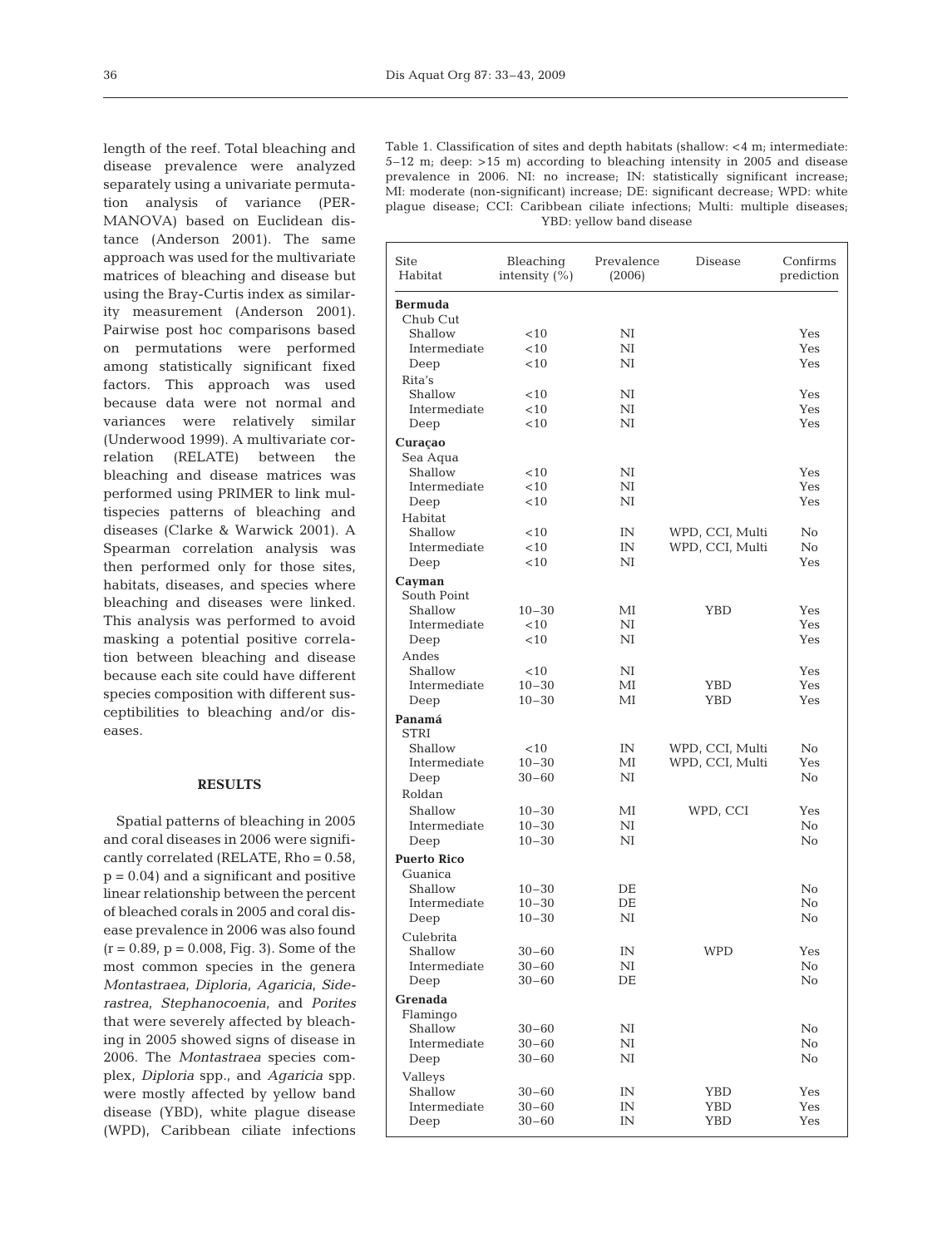

Fig. 3. Correlation between the mean percentage of bleached corals in 2005 and the mean prevalence of yellow band disease (*Montastraea* spp.), white plague disease (*Montastraea* spp., *Diploria* spp., *Agaricia* spp.), Caribbean ciliate infections (*Diploria* spp.), and multiple diseases (*Montastraea* spp. and *Diploria* spp.) in 2006. A: significant increase in disease prevalence,  $\bullet$ : slight but not significant increase, o: no increase in disease prevalence

(CCI), and multiple diseases (i.e. diseases such as WPD, YBD, black band disease, and CCI occurring in the same colony). Combined, these diseases were mostly responsible for both expected and unexpected increases in disease prevalence in 2006 (Table 1). For instance, in the shallow depth interval of Habitat (Curaçao), significant increases in the prevalence of WPD, CCI, and multiple diseases were recorded despite the low bleaching intensity at this site. In Valleys, where bleaching was intense, prevalence of YBD also increased significantly (Table 1).

Bleaching intensity varied significantly between habitats at each reef site and across localities (Table 2). Severe bleaching was recorded along the 3 depths in Grenada (range: 45–60%), the intermediate habitats in the 2 reef sites of Puerto Rico  $(40 \pm 1.7\% \text{ SE})$ , and deep habitats  $(>15 \text{ m})$  in reefs of Panamá  $(40 \pm$ 

Table 2. Three-factorial multivariate permutational analysis of variance based on Euclidean distance for the percent of bleached corals  $(N = 144$  belt transects). Factors: country  $(Co,$ crossed and fixed), depth habitat (Ha, crossed and fixed), reef site (Re, nested within country and random)

| Source             | df  | SS       | МS      | $Pseudo-F$ | р     |
|--------------------|-----|----------|---------|------------|-------|
| Co                 | 5   | 28703.00 | 5740.70 | 4.34       | 0.062 |
| Ha                 | 2   | 1839.30  | 919.66  | 1.36       | 0.307 |
| Re(Co)             | 6   | 7933.30  | 1322.20 | 5.23       | 0.001 |
| $Co \times Ha$     | 10  | 5944.50  | 594.45  | 0.88       | 0.59  |
| $Re(Co) \times Ha$ | 12  | 8131.10  | 677.60  | 2.68       | 0.004 |
| Residual           | 318 | 80396.00 | 252.82  |            |       |
|                    |     |          |         |            |       |

3.2% SE). Bleaching was low in Curaçao and Bermuda and showed moderate levels at all the other reef sites and depths (Fig. 4). In each country, coral genera affected by bleaching also differed across depth intervals (Table 3). The *Montastraea* species complex was severely bleached at all depths surveyed in Grenada (23.2– 51.8%) and Cayman Island (16–44%). In the 2 reefs surveyed in Puerto Rico, most bleached corals were in the genus *Agaricia* (46.7–59.6%, Table 3). Other reefs in Puerto Rico, however, showed up to 90% of the *Montastraea* species complex completely bleached (E. Weil & A. Cróquer unpubl. data). In Panamá, *Stephanocoenia intersepta* displayed severe bleaching in deeper and intermediate habitats (77.4– 66.8%), while in shallow habitats, *Agaricia* spp. and *S. intersepta* were equally affected but at a low level of severity (10%, Table 3). By 2006, the percent of bleached corals had significantly decreased in all countries (Table 4), with Curaçao and Bermuda showing no changes in bleaching prevalence between years (Fig. 5A).

Disease prevalence also varied significantly between depth intervals within reefs and among reef sites (Table 5), with a 4-fold increase in the deep habitat of Valleys (Grenada) and a 2-fold increase in the shallow habitat of Culebrita (Puerto Rico) in 2006 (Fig. 5B). Spatial patterns of bleaching in 2005 and disease in 2006 were linked as 60% (22) of the 36 possible cases (i.e. 6 countries  $\times$  2 sites  $\times$  3 depth habitats = 36) confirmed our predictions: (1) disease prevalence in corals increased significantly in 4 of 10 reefs that experienced intense bleaching, (2) a slight but not significant increase in coral diseases was recorded in 5 of 10 site– habitats where bleaching intensity was moderate, and (3) no increase in disease prevalence was recorded in 13 of 16 cases where bleaching was low (Fig. 5B, Table 1).

### **DISCUSSION**

This study shows that overall, disease prevalence in 2006 was significantly correlated with bleaching intensity in 2005 at many reef sites. The bleaching event affected a wide range of coral species, whereas diseases only affected few species. Furthermore, not all diseases increased in prevalence after the 2005 bleaching event; however, reef-building corals were particularly susceptible to disease after bleaching stress. Thus, even though bleaching and disease were linked, other factors (not considered here) seem to affect disease dynamics.

Caribbean YBD (affecting *Montastraea faveolata)*, WPD, and multiple diseases (affecting *Montastraea*, *Diploria*, and *Agaricia* species complexes) were the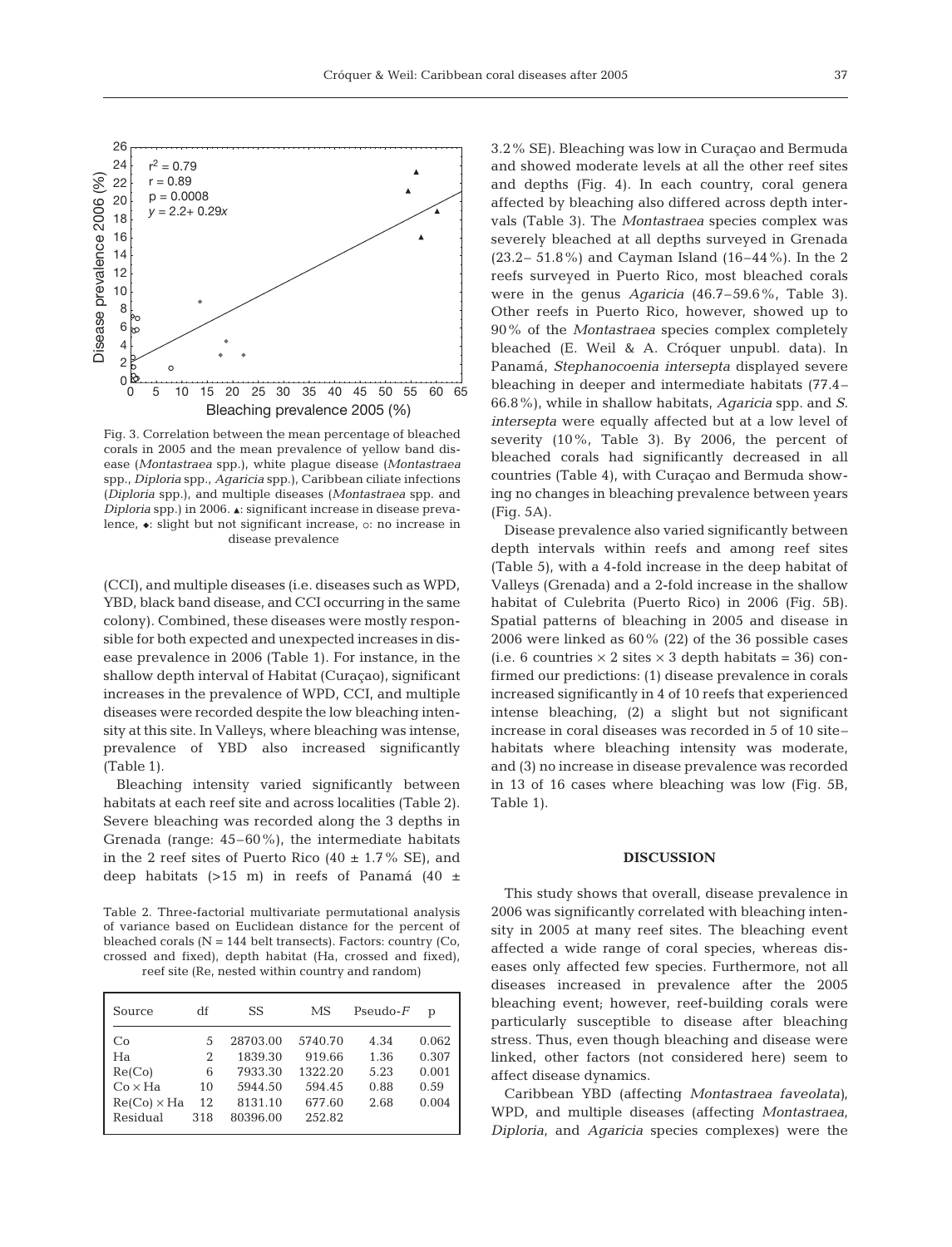

Fig. 4. Mean ± SE of bleached corals (%) for 6 Caribbean countries and 3 depth habitats during the summer of 2005

| Country<br>Habitat      | Agaricia | Diploria | Montastraea | Porites | Siderastrea | Stephanocoenia<br>intersepta |
|-------------------------|----------|----------|-------------|---------|-------------|------------------------------|
| <b>Bermuda</b>          |          |          |             |         |             |                              |
| Shallow<br>Intermediate |          |          |             |         |             |                              |
| Deep                    |          |          |             |         | 5           |                              |
| <b>Puerto Rico</b>      |          |          |             |         |             |                              |
| Shallow                 | 59.6     | 9.3      | 21.4        | 17.7    |             | 10.6                         |
| Intermediate            | 54.8     | 15.3     | 39.7        | 24.2    | 13.9        | 22.2                         |
| Deep                    | 46.7     | 34.6     | 32.3        | 15      | 27.2        |                              |
| <b>Grand Cayman</b>     |          |          |             |         |             |                              |
| Shallow                 | 12.7     |          | 16          |         |             |                              |
| Intermediate            | 7        |          | 27.5        |         |             |                              |
| Deep                    | 10.6     | 6        | 44          |         |             | 5.9                          |
| Panamá                  |          |          |             |         |             |                              |
| Shallow                 | 10       |          | 10.7        |         |             | 10                           |
| Intermediate            | 16.3     |          | 14.7        |         | 8           | 66.8                         |
| Deep                    | 34.9     |          |             |         | 16.8        | 77.4                         |
| Curaçao                 |          |          |             |         |             |                              |
| Shallow                 |          |          |             |         |             |                              |
| Intermediate            |          |          |             |         |             |                              |
| Deep                    |          |          |             | 30      |             |                              |
| <b>Grenada</b>          |          |          |             |         |             |                              |
| Shallow                 | 89.7     | 38.9     | 56.7        | 23.2    | 36.1        | 20                           |
| Intermediate            | 89.6     | 36.2     | 82.3        | 34      | 47.1        | 28.3                         |
| Deep                    | 58.4     | 22.9     | 62.8        | 51.8    | 57.7        | 45.9                         |

Table 3. Total percent of bleached corals in 2005 in 6 major reef building genera across countries and 3 depth habitats (shallow: <4 m; intermediate: 5–12 m; deep >15 m)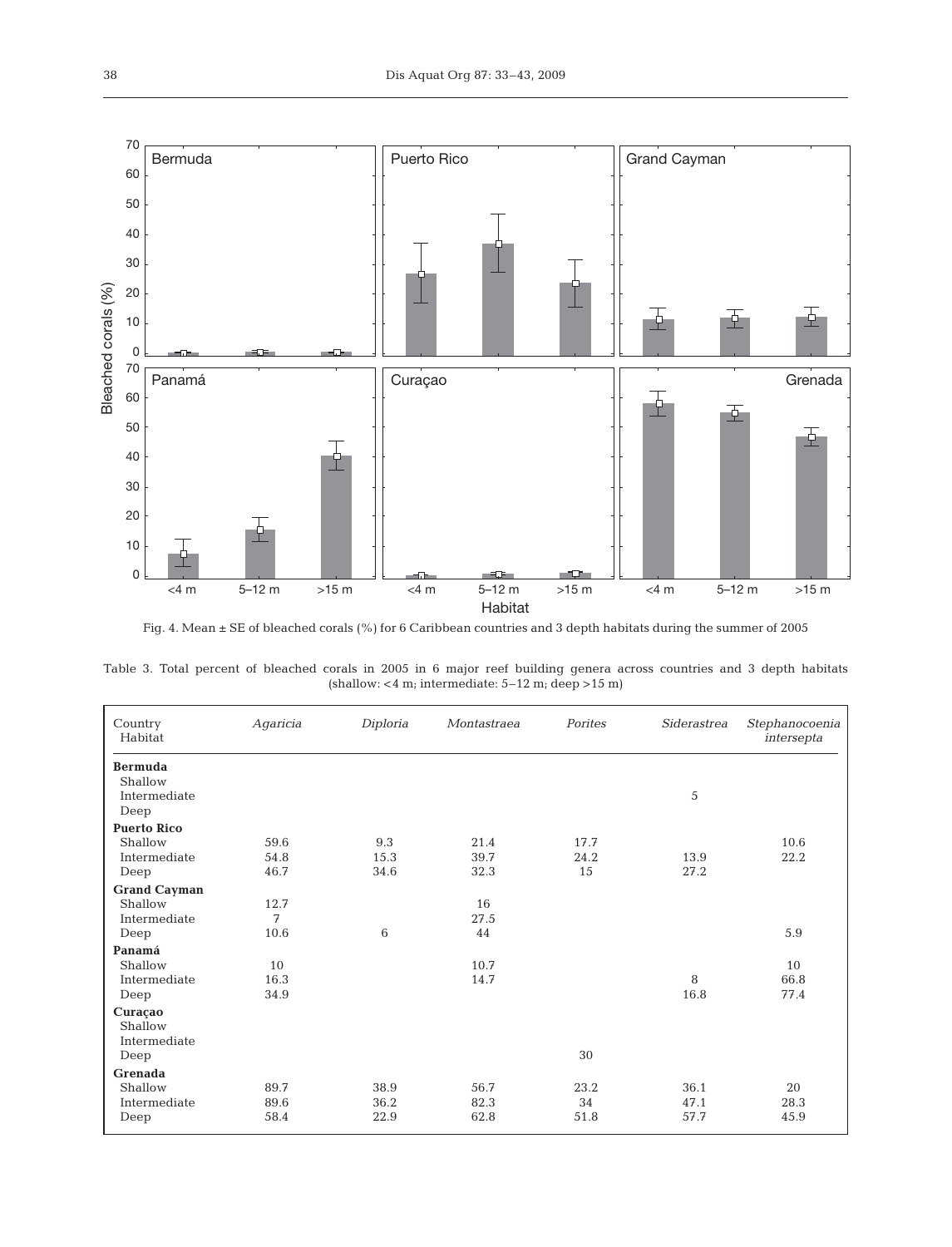| Source                       | df             | SS       | MS       | $Pseudo-F$ | p     |
|------------------------------|----------------|----------|----------|------------|-------|
| Co                           | 5              | 35237.00 | 7047.50  | 5.71       | 0.039 |
| Ha                           | 2              | 924.91   | 462.45   | 2.07       | 0.184 |
| Yе                           |                | 21351.00 | 21351.00 | 607.41     | 0.001 |
| Re(Co)                       | 6              | 7403.20  | 1233.90  | 10.47      | 0.001 |
| $Co \times Ha$               | 10             | 6397.10  | 639.71   | 2.86       | 0.031 |
| $Co \times Yr$               | 5              | 1404.80  | 117.07   | 0.99       | 0.454 |
| $Ha \times Yr$               | $\overline{2}$ | 60.78    | 30.39    | 0.26       | 0.794 |
| $Re(Co) \times Ha$           | 12             | 2682.60  | 223.55   | 1.90       | 0.033 |
| $Re(Co) \times Yr$           | 6              | 209.95   | 34.99    | 0.30       | 0.934 |
| $Co \times Ha \times Yr$     | 10             | 1826.60  | 182.66   | 1.56       | 0.233 |
| $Re(Co) \times Ha \times Yr$ | 12             | 27984.00 | 5596.80  | 159.81     | 0.001 |
| Residual                     | 282            | 33223.00 | 117.81   |            |       |

Table 4. Four-factorial multivariate permutational analysis of variance based on Euclidean distance for the percent of bleached corals  $(N = 177$  belt transects). Factors as in Table 2, with the addition of year (Yr, crossed and fixed)

Table 5. Four-factorial multivariate permutational analysis of variance based on Euclidean distance for the prevalence of coral diseases at  $N = 77$  belt transects. Factors as in Table 2, with the addition of year (Yr, crossed and fixed)

| Source                       | df             | SS     | MS     | $Pseudo-F$ | р     |
|------------------------------|----------------|--------|--------|------------|-------|
| Yе                           | 1              | 281.26 | 281.26 | 4.6494     | 0.072 |
| Co                           | 5              | 1420.2 | 284.04 | 1.0558     | 0.408 |
| Ha                           | $\overline{2}$ | 74.77  | 37.385 | 0.72026    | 0.505 |
| Re(Co)                       | 6              | 1614.6 | 269.11 | 11.7       | 0.001 |
| $Yr \times Co$               | 5              | 410.96 | 82.193 | 1.3574     | 0.359 |
| $Yr \times Ha$               | $\overline{2}$ | 39.793 | 19.896 | 0.43324    | 0.629 |
| $Co \times Ha$               | 10             | 779.98 | 77.998 | 1.5014     | 0.246 |
| $Yr \times Re(Co)$           | 6              | 363.4  | 60.566 | 2.6332     | 0.015 |
| $Re(Co) \times Ha$           | 12             | 623.53 | 51.96  | 2.2591     | 0.011 |
| $Yr \times Co \times Ha$     | 10             | 374.7  | 37.47  | 0.81525    | 0.626 |
| $Re(Co) \times Ha \times Yr$ | 12             | 551.63 | 45.969 | 1.9986     | 0.027 |
| Residual                     | 282            | 6486.2 | 23.001 |            |       |

only conditions that increased in prevalence in 2006. For instance, the prevalence of YBD increased from 5 to 20% in deeper habitats where it was at low prevalence in 2005, and from 5 to 12% at intermediate depth habitats at Valleys reef in Grenada where *M. franksi* and *M. faveolata* dominate reef communities. The high levels of disease prevalence in Grenada in 2006 coincided with reports of WPD and YBD epizootics following bleaching events in other localities (Jones et al. 2004, Miller et al. 2006). In another study, Muller et al. (2008) documented an increase of disease prevalence in colonies of *Acropora palmata* monitored after the 2005 bleaching event in Hawksnest Bay, St. John, US Virgin Islands (USVI). During the same period, recurrent epizootic events of WPD also reduced coral cover by about 51% for the *M. annularis* species complex and 78 to 85% for other important reef builders in St. John and St. Croix, USVI (Miller et al. 2009).

Despite the positive and strong correlation between bleaching intensity and coral disease prevalence, 5 of the 10 sites where bleaching was intense did not show increases in disease prevalence. In the deepest habitat of Culebrita, Puerto Rico, disease prevalence significantly decreased, probably due to the extensive coral mortality before the 2006 surveys. In shallow and intermediate depths at Habitat in Curaçao and in shallow habitats in Panamá, a significant increase in the prevalence of WPD, CCI, and multiple diseases was recorded, despite the low bleaching intensity in 2005. Therefore, bleaching might promote an increase in coral diseases as shown in this and other studies (Muller et al. 2008, Brandt & McManus 2009), but this might not be always the case.

Other local environmental/biological factors operating at smaller spatial and/or different temporal scales could also play an important role as drivers of coral disease. For instance, the history of host populations (Harvell 1990) at each site (i.e. whether and how often a particular site had been affected by diseases or bleaching), differences in susceptibility among and within coral populations, composition and structure of coral communities, and environmental seasonality of each site could determine alone and/or combined the levels of disease prevalence following a bleaching event.

The level of exposure to parasites in wildlife populations is known to affect

host resistance (Ebert et al. 1998). It is expected that host species exposed to a diverse array of parasites should harbor a variety of resistant alleles or a repertoire of inducible defenses (Altizer et al. 2003). Conversely, parasites are more likely to colonize host populations with only few genotypes (i.e. low genetic diversity, Poulin et al. 2000). If this is the case, coral disease prevalence might not increase after a bleaching event on reef sites where coral populations are more resistant (or genetically diverse) and/or with corals having differential susceptibility. For example, Dube et al. (2002) found evidence of directional selection for *Gorgonia ventalina*, with *Aspergillus sidowii* being capable of eliminating susceptible individuals from sites with high disease pressure. Vollmer & Kline (2008) demonstrated the existence of genotypes of *Acropora cervicornis* with different susceptibility to white band disease. Colonies of *G. ventalina* exposed to *A. sidowii* have various defense mechanisms to infection (Harvell & Fenical 1989, Dube et al. 2002, Ward et al. 2007, Mydlarz et al. 2008), and these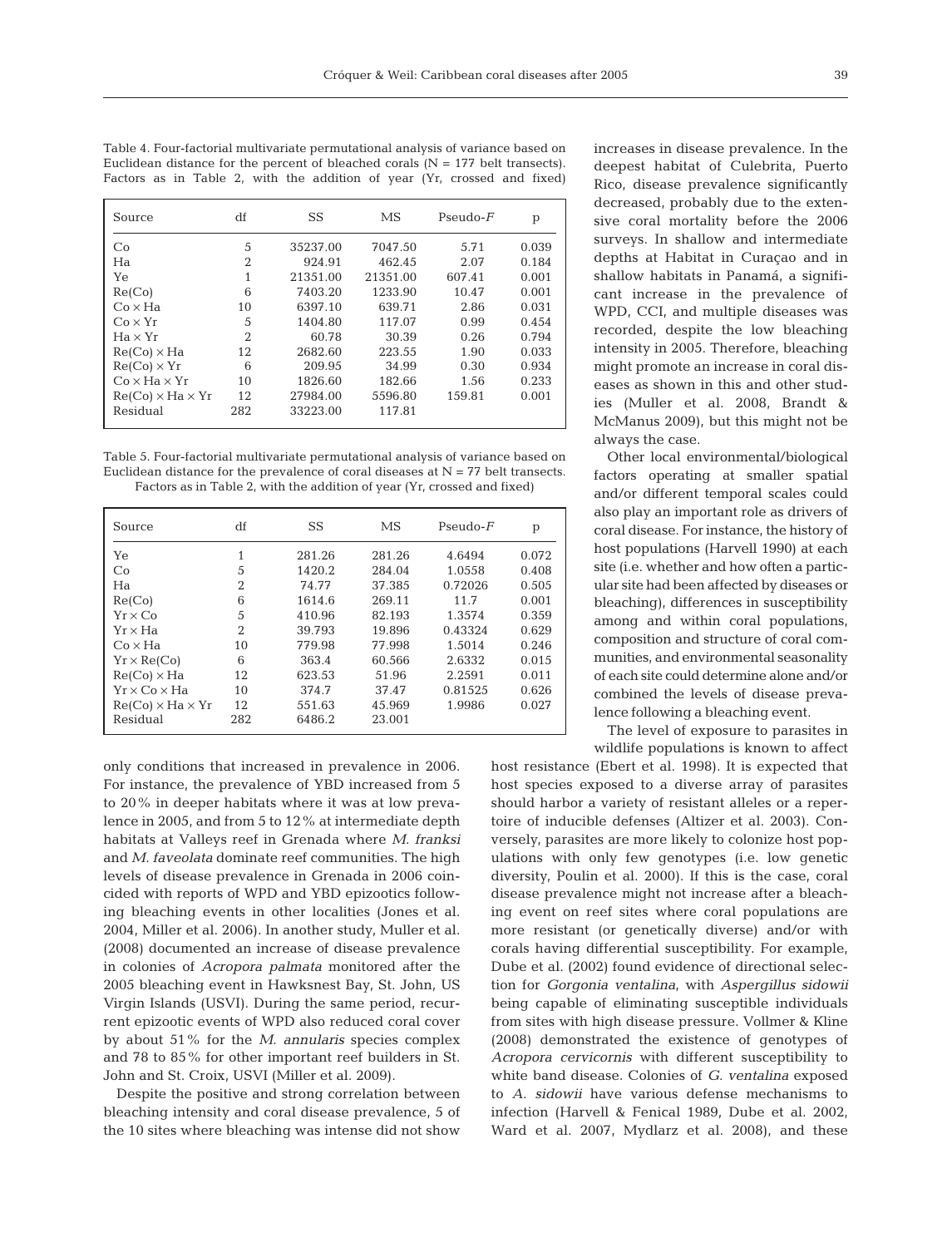

Fig. 5. Temporal changes in the mean ± SE (A) percent of bleached corals and (B) disease prevalence across 6 Caribbean countries, 2 sites per country, and 3 depth habitats (shallow:  $<$  4 m; intermediate: 5–12 m; deep: >15 m) per site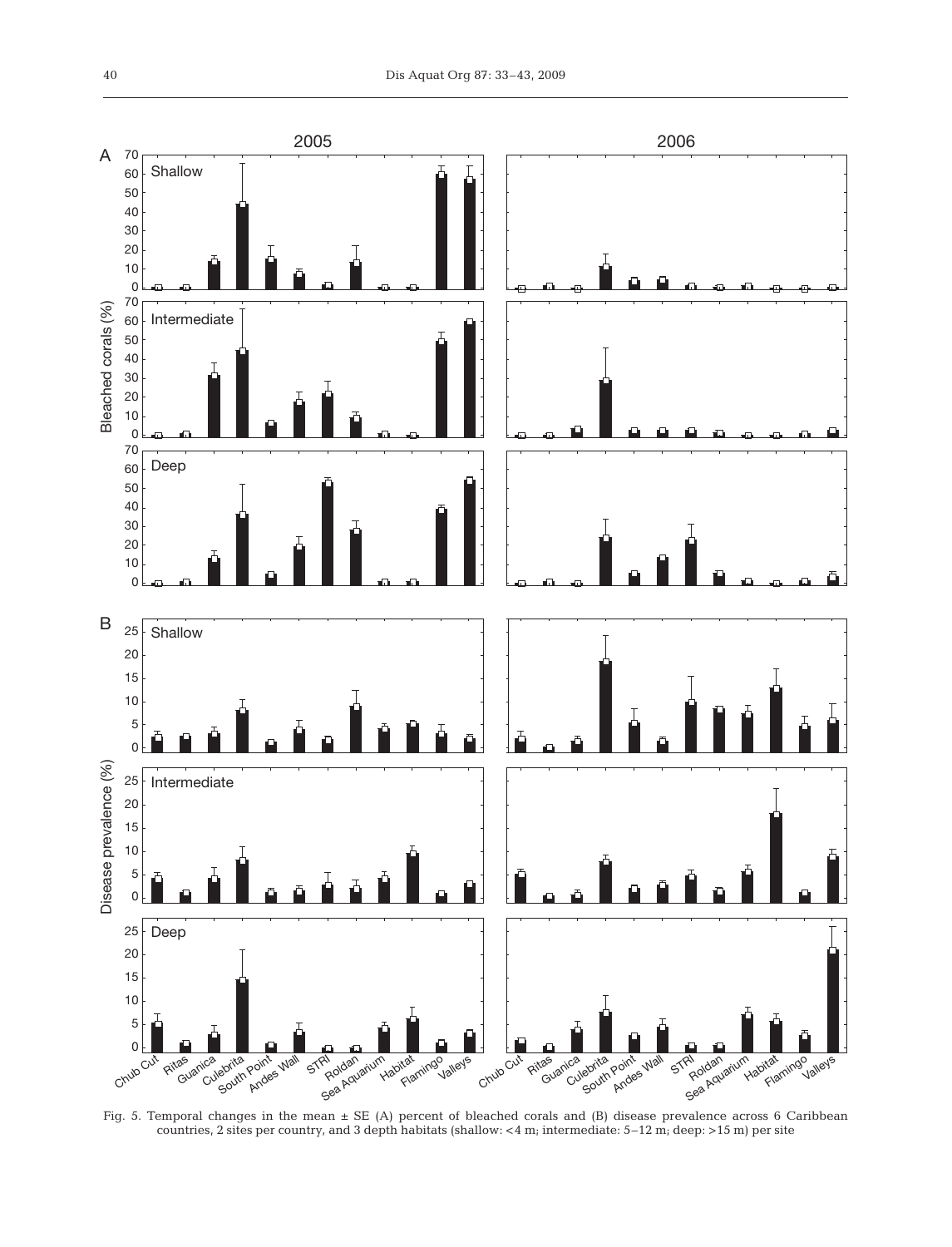mechanisms vary among populations and within individuals of the same species (Ward 2007). The level of exposure to thermal stress also affects coral resistance to bleaching. For instance, Thompson & van Woesik (2009) found that corals frequently exposed to thermal stress showed reduced bleaching during the 2005 and 2006 in sites severely affected by thermal stress in 1998.

Coral community composition is another factor that could drive a positive correlation between bleaching severity and increase of disease prevalence. While the majority of Caribbean coral species are susceptible to bleaching, fewer are affected by coral diseases. In this study, only species susceptible to both bleaching and the most virulent and common diseases were selected to avoid masking the link between bleaching and disease prevalence. The inclusion of species highly susceptible to bleaching but seldom affected by diseases would decrease the relationship between bleaching intensity and disease prevalence. For instance, in sites dominated by *Porites* spp., *Madracis* spp., and any other species highly resistant to disease but susceptible to bleaching, no relationship between these variables will be noticed.

Coral cover and density are also important factors explaining the link between bleaching and diseases. In the Caribbean, several studies have reported extensive epizootic events in oceanic islands where coral cover is high (e.g. Cróquer et al. 2005, Bruckner & Bruckner 2006). Similar results have been found in the Great Barrier Reef, where sites with high coral cover and frequent thermal anomalies experienced an increase in the prevalence of white syndromes (Bruno et al. 2007). Thus, sites with high coral cover and/or density of colonies (e.g. Valleys and Sea Aquarium; E. Weil & A. Cróquer unpubl. data) could facilitate disease transmission (i.e. density-dependent rate of transmission) as happens for many terrestrial diseases (Dobson & Hudson 1998). In plant systems, species diversity has been shown to affect disease transmission (i.e. disease-diversity hypothesis, Mitchell et al. 2002). Low plant diversity normally leads to higher abundance of dominant species, which increases disease transmission rates (Mitchell et al. 2002). Species diversity is also relevant for disease dynamics depending on the nature of the pathogen (e.g. host-specific or host-generalist). For instance, Gilbert & Sousa (2002) found that hostspecialized pathogens dominate low-richness forests where host density is relatively high for dominant species, whereas high-richness forests favor hostgeneralist pathogens. However, these predictions do not necessarily apply to corals, as shown by the low correlation between disease prevalence and diversity found by Ward et al. (2006).

Seasonality of coral diseases should be considered as a factor influencing the correlation between bleaching and coral diseases. The epizootiology of several coral diseases displayed a strong seasonal pattern with peaks of prevalence during warmer months (e.g. Bruckner & Bruckner 1997, Kuta & Richardson 2002, Richardson & Kuta 2003, Rodriguez & Cróquer 2008). The effect of bleaching as a trigger for epizootics could be enhanced if bleaching (or high water temperature) events coincide with or anticipate seasons when disease prevalence naturally increases. Due to the large geographical scope of this study, it was impossible to repeat all the surveys during the same month; however, field campaigns were conducted during the warmer months to increase as much as possible the probability of sampling during the peaks of coral disease prevalence.

In conclusion, this study shows that coral bleaching and disease prevalence are positively correlated. Higher variability in the response of disease to bleaching was recorded at small rather than large spatial scales, i.e. depths within reef sites. Of the 8 diseases recorded in our surveys, prevalence increased only for YBD, WPD, CCI, and multiple diseases among *Montastraea faveolata*, *M. franksi*, *Diploria labyrinthiformis*, and *D. strigosa*. Results from this and other studies suggest that if bleaching events continue to increase in frequency and intensity, more epizootics of highly virulent coral diseases such as WPD and YBD could potentially occur in the near future. These diseases produce high tissue/colony mortality and reduce the reproductive output (fitness) of the major reefbuilding species in the Caribbean (Bruckner & Bruckner 2006, Miller et al. 2006, Weil et al. 2009), which hamper potential recovery of local populations and could have extensive negative consequences for the future of Caribbean coral reefs.

*Acknowledgements.* Funding for this study was provided by the Global Environment Facility (GEF) and World Bank Coral Reef Targeted Research and Capacity Building program through the Coral Disease Working Group. Partial funding for work in Puerto Rico was provided by the NOAA-CRES project (#NA170P2919) and logistical support by the Department of Marine Sciences, University of Puerto Rico. We thank S. Piontek and the Curaçao Sea Aquarium in Curaçao; The Habitat dive shop, C. Morrall (Department of Biology, University of Grenada), and Devotion 2 Ocean dive shop in Grenada; H. Guzmán, C. Guevara, and the Smithsonian Tropical Research Institute in Panamá; J. Ward, K. Coates, S. Manuel, and Captain A. Nash of the Department of Conservation Services in Bermuda; and G. Fairbanks, C. McCoy, and the Department of the Environment in Grand Cayman for their kind welcome and logistical support. K. Flynn and E. Irizarry helped with surveys in Puerto Rico and commented on earlier versions of this manuscript. K. Kim and 3 anonymous reviewers provided critical comments to improve this manuscript.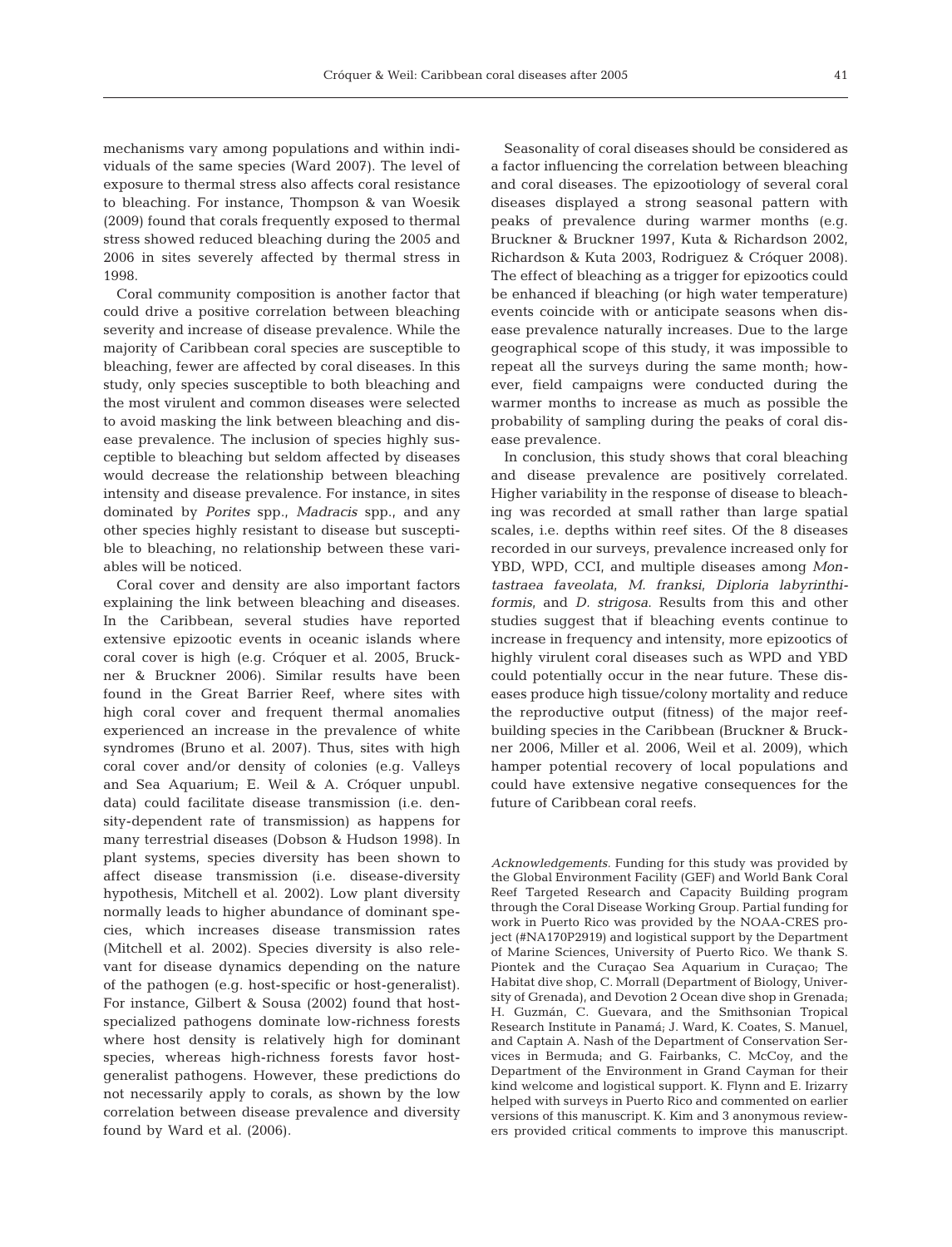#### LITERATURE CITED

- Altizer AP, Smith GW, Kim K (2001) Characterization of *Aspergillus sidowii* (Thom et Church), a fungal pathogen of Caribbean sea fans. Hydrobiologia 460:105–111
- ► Altizer AP, Harvell DC, Friedle E (2003) Rapid evolutionary dynamics and disease threats to biodiversity. Trends Ecol Evol 18:589–596
- ► Altizer S, Dobson A, Hosseini P, Hudson P, Pascual M, Rohani P (2006) Seasonality and the dynamics of coral disease. Ecol Lett 9:467–484
- ▶ Anderson MJ (2001) A new method for non-parametric multivariate analysis of variance. Austral Ecol 26:32–46
- ▶ Aronson RB, Precht WF (2001) White-band diseases and the changing face of Caribbean coral reefs. Hydrobiologia 460:25–38
- ▶ Aronson RB, Macintyre IG, Lewis SA, Hilbun NL (2005) Emergent zonation and geographic convergence of coral reefs. Ecology 86:2586–2600
- ▶ Banin E, Vassilakos D, Orr E, Martinez RJ, Rosenberg E (2003) Superoxide dismutase is a virulence factor produced by the coral bleaching pathogen *Vibrio shiloi.* Curr Microbiol 46:418–422
- ► Ben-Haim Y, Zicherman-Keren M, Rosenberg E (2003) Temperature-regulated bleaching and lysis of the coral *Pocillopora damicornis* by the novel pathogen *Vibrio coralliilyticus.* Appl Environ Microbiol 69:4236–4242
- ► Blanford S, Thomas MB, Pugh C, Pell JK (2003) Temperature checks the Red Queen? Resistance and virulence in a fluctuating environment. Ecol Lett 6:2–5
	- Borger JL, Steiner SCC (2005) The spatial and temporal dynamics of coral diseases in Dominica, West Indies. Bull Mar Sci 77:137–154
- ► Bourne D, Iida Y, Uthicke S, Smith-Keune C (2008) Changes in coral-associated bacterial communities during a bleaching event. ISME J 2:350–363
- ► Brandt ME, McManus JW (2009) Disease incidence is related to bleaching extent in reef-building corals. Ecology 90: 2859–2867
- ► Brown BE (1997) Coral bleaching: causes and consequences. Coral Reefs 16:S129–S138
- ▶ Bruckner AW, Bruckner RJ (1997) Outbreak of coral disease in Puerto Rico. Coral Reefs 16:260
- ▶ Bruckner AW, Bruckner R (2006) Consequences of yellow band disease (YBD) on *Montastraea annularis* (species complex) populations on remote reefs off Mona Island, Puerto Rico. Dis Aquat Org 69:67–73
- ▶ Bruno JF, Selig ER, Casey KS, Page CA and others (2007) Thermal stress and coral cover as drivers of coral disease outbreaks. PLoS Biol 5:e124, doi:10.1371/journal.pbio. 0050124
	- Clarke KR, Warwick RM (2001) Change in marine communities: an approach to statistical analysis and interpretation, 2nd edn. PRIMER-E, Plymouth
	- Cróquer A, Weil E, Zubillaga AL, Pauls SM (2005) Effects of white plague disease-II outbreak on the coral community structure of Madrizquí Key, Los Roques National Park, Venezuela. Caribb J Sci 41:815–823
	- Dobson AP, Hudson PJ (1998) Microparasites: observed patterns in wild animal populations. In: Gerenfell BT, Dobson AP (eds) Ecology of infectious diseases in natural populations. Cambridge University Press, Cambridge, p 51–89
- ► Dube D, Kim K, Alker AP, Harvell CD (2002) Size structure and geographic variation in chemical resistance of sea fan corals *Gorgonia ventalina* to a fungal pathogen. Mar Ecol Prog Ser 231:139–150
- ► Ebert D, Zschokke-Rohringer CD, Carius HJ (1998) Within and between population variation for resistance of *Daphnia magna* to the bacterial endoparasite *Pasteuria ramosa.* Proc R Soc Lond B Biol Sci 265:2127–2134
- ► Gilbert GS, Sousa WP (2002) Host specialization among wood-decay polypore fungi in a Caribbean mangrove forest. Biotropica 34:396–404
	- Gladfelter WB (1982) White-band disease in *Acropora palmata*: implications for the structure and growth of shallow reefs. Bull Mar Sci 32:639–643
- ► Glynn PW, D'Croz L (1990) Experimental evidence for high temperature stress as the cause of El Niño-coincident mortality. Coral Reefs 8:181–191
- ► Harvell CD (1990) The ecology and evolution of inducible defense. Parasitology 100:S53–S61
	- Harvell DC, Fenical W (1989) Chemical and structural defenses of Caribbean gorgonians. Limnol Oceanogr 34:382–389
- ► Harvell D, Kim K, Quirolo C, Weir J, Smith G (2001) Coral bleaching and disease: contributors to 1998 mass mortality in *Briareum asbestinum* (Octocorallia, Gorgonacea). Hydrobiologia 460:97–104
- ► Harvell CD, Mitchell CE, Ward JR, Altizer S, Dobson AP, Ostfeld RS, Samuel MD (2002) Climate warming and disease risk for terrestrial and marine biota. Science 296: 2158–2162
- ► Harvell CD, Aronson R, Baron N, Connell J, and others (2004) The rising tide of ocean diseases: unsolved problems and research priorities. Front Ecol Environ 2:375–382
	- Harvell CD, Markel S, Jordan-Dahlgren E, Raymundo L and others (2007) Coral disease, environmental drivers and the balance between coral and microbial associates. Oceanography (Wash DC) 20:36–59
- ▶ Harvell CD, Altize SR, Cattadori IM, Harrington L, Weil E (2009) Climate change and wildlife diseases: When does the host matter the most? Ecology 90:912–920
- ► Hoegh-Guldberg O (1999) Climate change, coral bleaching and the future of the world's coral reefs. Mar Freshw Res 50:839–866
- ► Hoegh-Guldberg O, Mumby PJ, Hooten AJ, Steneck RS, and others (2007) Coral reefs under rapid climate change and ocean acidification. Science 318:1737–1742
- ► Hughes TP, Baird AH, Bellwood DR, Card D and others (2003) Climate change, human impacts and the resilience of coral reefs. Science 301:929–933
- ► Israely T, Banin E, Rosenberg E (2001) Growth, differentiation and death of *Vibrio shiloi* in coral tissue as a function of seawater temperature. Aquat Microb Ecol 24:1–8
	- Jolles A, Sullivan P, Alker AP, Harvell CD (2002) Disease transmission of aspergillosis in sea fans: inferring process from spatial pattern. Ecology 9:2373–2378
- Jones RJ, Bowyer J, Hoegh-Guldberg O, Blackall LL (2004) ➤ Dynamics of a temperature-related coral disease outbreak. Mar Ecol Prog Ser 281:63–77
- ▶ Kim K, Alker AP, Shuster K, Quirolo C, Harvell CD (2006) Longitudinal studies of aspergillosis in sea fan corals. Dis Aquat Org 69:95–99
	- Kuta KG, Richardson LL (2002) Ecological aspects of black band disease of corals: relationships between disease incidence and environmental factors. Coral Reefs 21:393–398
- ► Lesser MP (2004) Experimental biology of coral reef ecosystems. J Exp Mar Biol Ecol 300:217–252
- ► Miller J, Waara R, Muller E, Rogers C (2006) Coral bleaching and disease combine to cause extensive mortality on corals reefs in US Virgin Islands. Coral Reefs 25:418
- ► Miller J, Muller E, Rogers C, Waara R and others (2009) Coral disease following massive bleaching in 2005 causes 60%